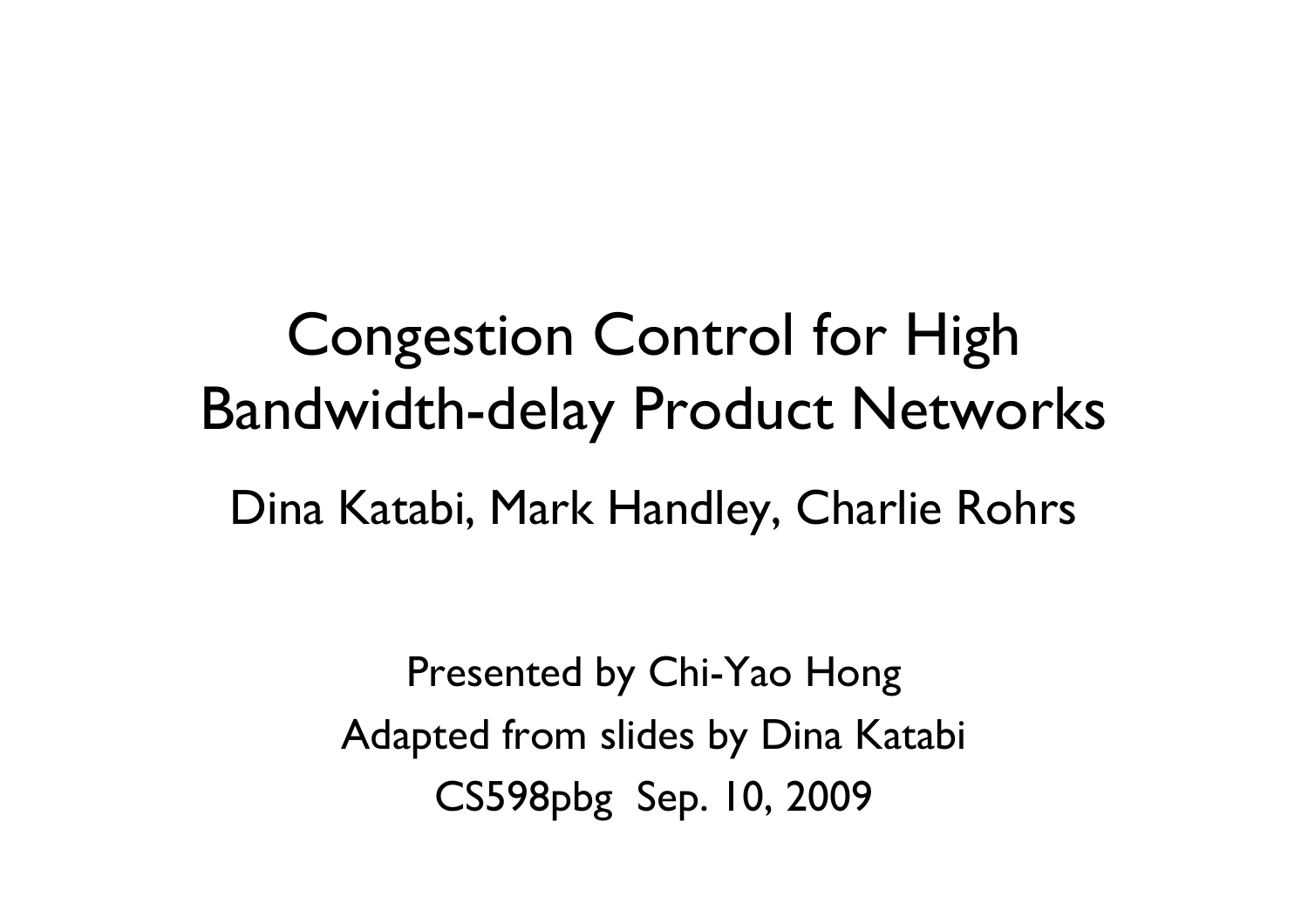#### Trends in the Future Internet

- **High Bandwidth**
	- Gigabit Links
- **High Latency**
	- Satellite
	- Wireless
- As we will find out...these spell bad news<br>for  $T$ CPI for TCP!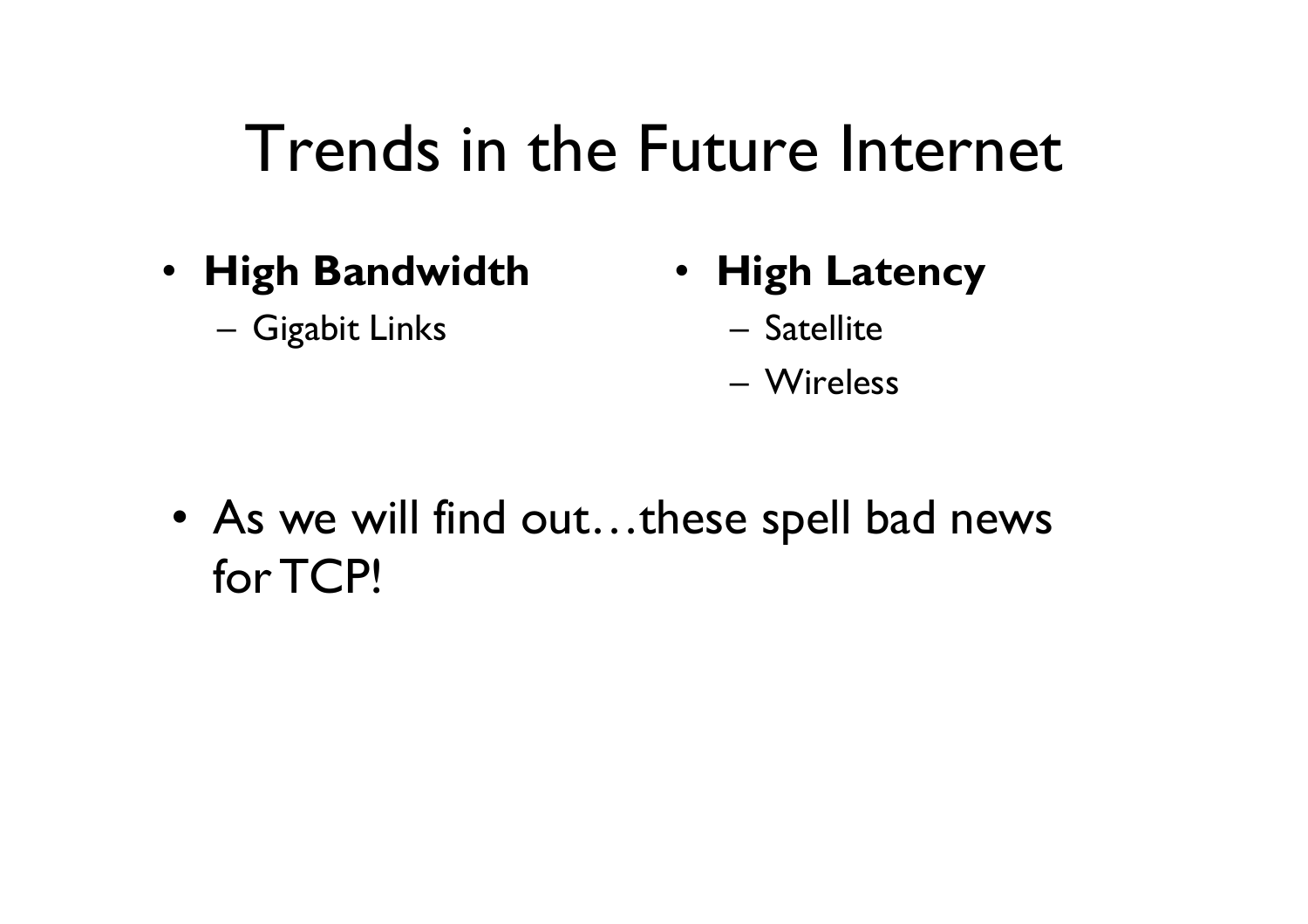# What's Wrong With TCP?As delay x bandwidth  $\uparrow$

- *Oscillatory and prone to instability*
- Inefficiency due to *additive* increase
- Link capacity does not improve the transfer delay of short flows (majority)
- TCP has undesirable bias against long RTT<br>• flows (satellite links) flows (satellite links)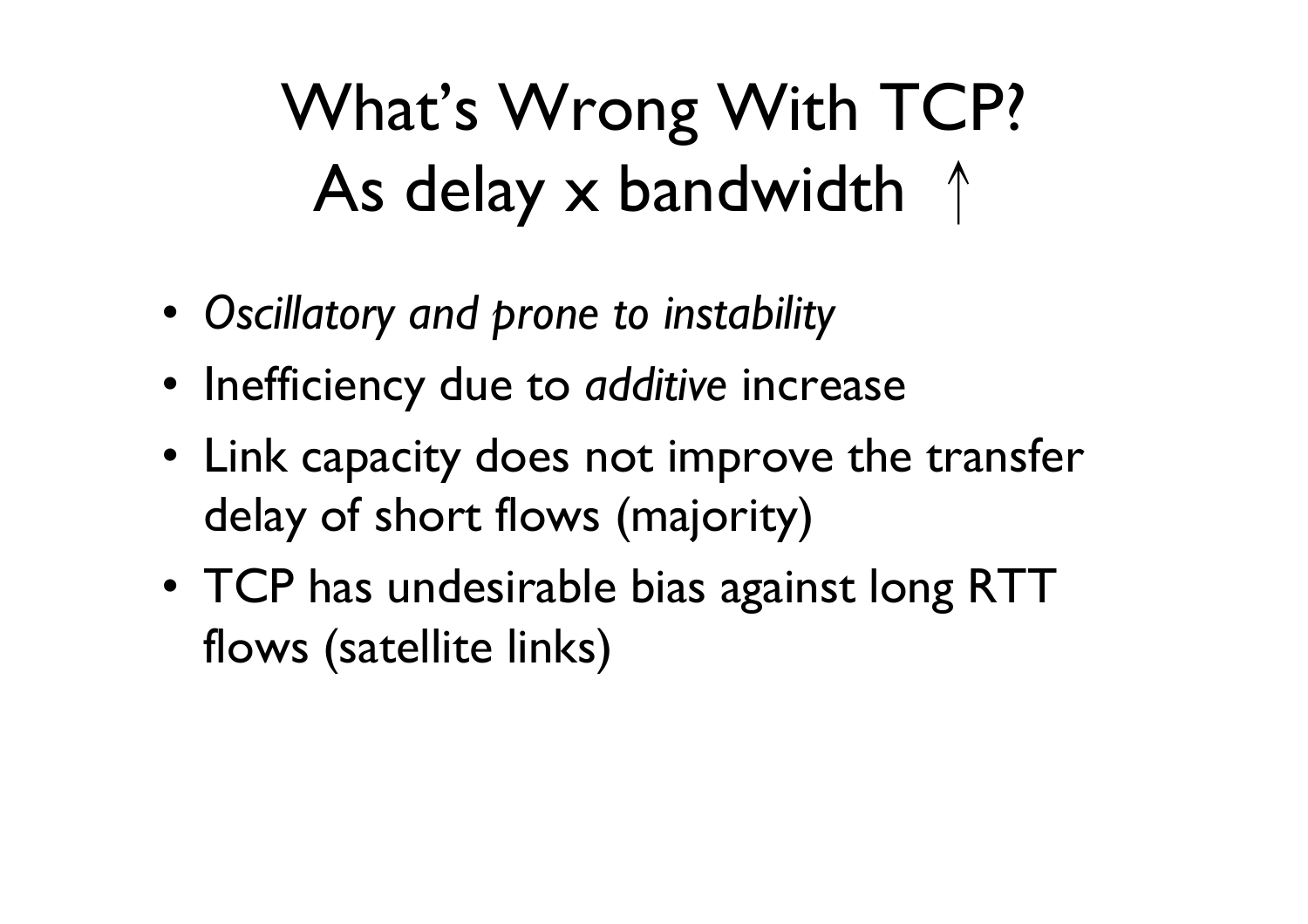## Efficiency and Fairness

- Efficiency of a link involves only the aggregate<br>traffic's hebavior traffic's behavior
- Fairness is the relative throughput of flows<br>sharing a link sharing a link.
- Coupled in TCP since the same control low is<br>I used for both uses AIMD (additive increase used for both, uses AIMD (additive increase multiplicative decrease).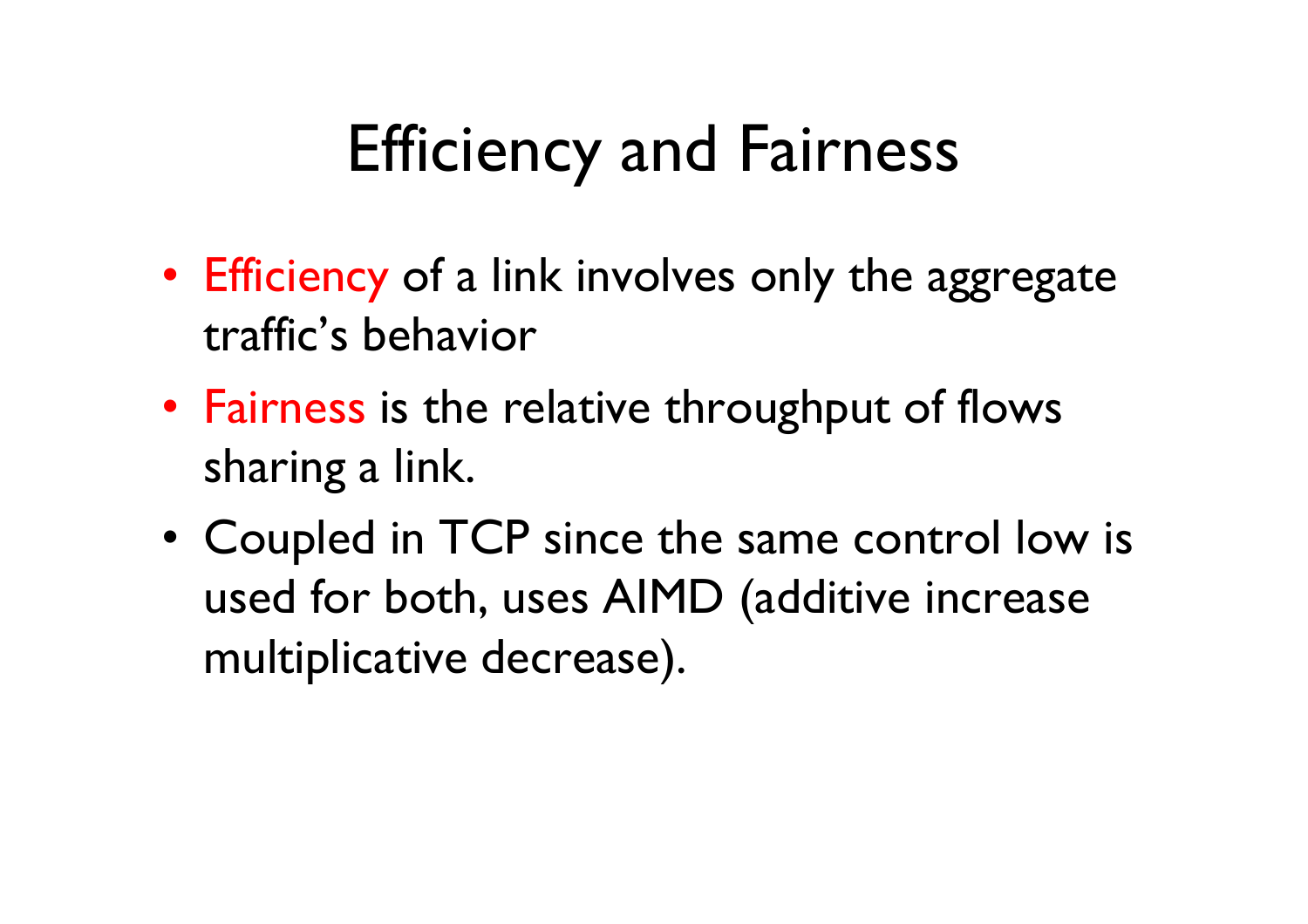# What If We Could Do It Over?

- If you could build a new congestion control<br>Prehitecture what would it look like? architecture, what would it look like?
- Points of Observation<br>Packet loss is a poor a
	- – Packet loss is a poor signal of congestion
		- Dropping packets should be a congestion signal of last resort
		- Congestion is not a binary variable!
	- –Aggressiveness of sources should adjust accordiing<br>to the delay to the delay
		- As delay increases, rate change should be slower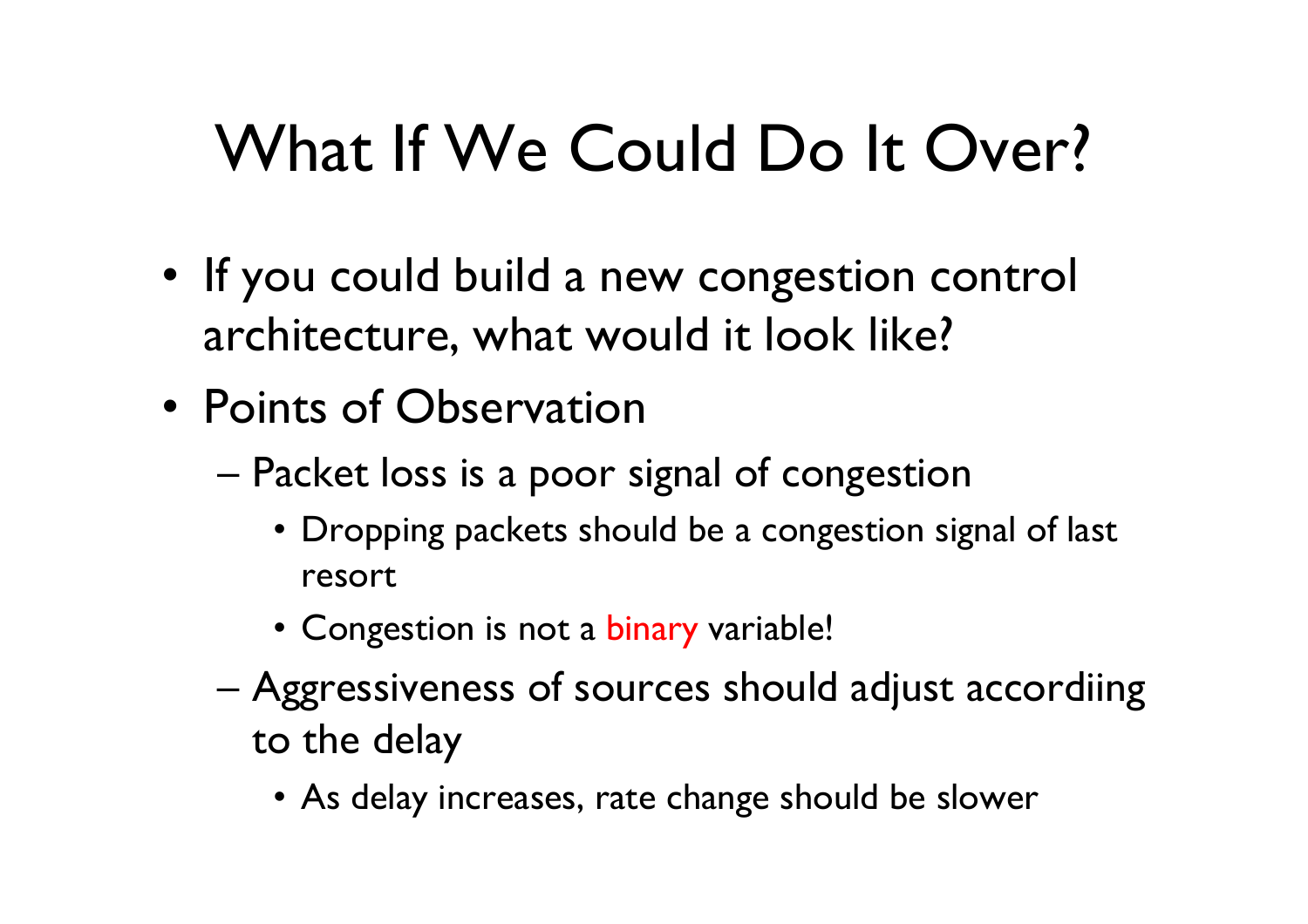## Points of Observations (Cont'd)

- Needs to be independent of number of flows
	- Number of flows at AQM is not constant therefore it cannot be fast enough to adapt to changes cannot be fast enough to adapt to changes
- – De -coupling of efficiency and fairness
	- Done with both an efficiency controller and a fairness<br>controller controller
	- Simplifies design and provides framework for<br>differential bandwidth allocations differential bandwidth allocations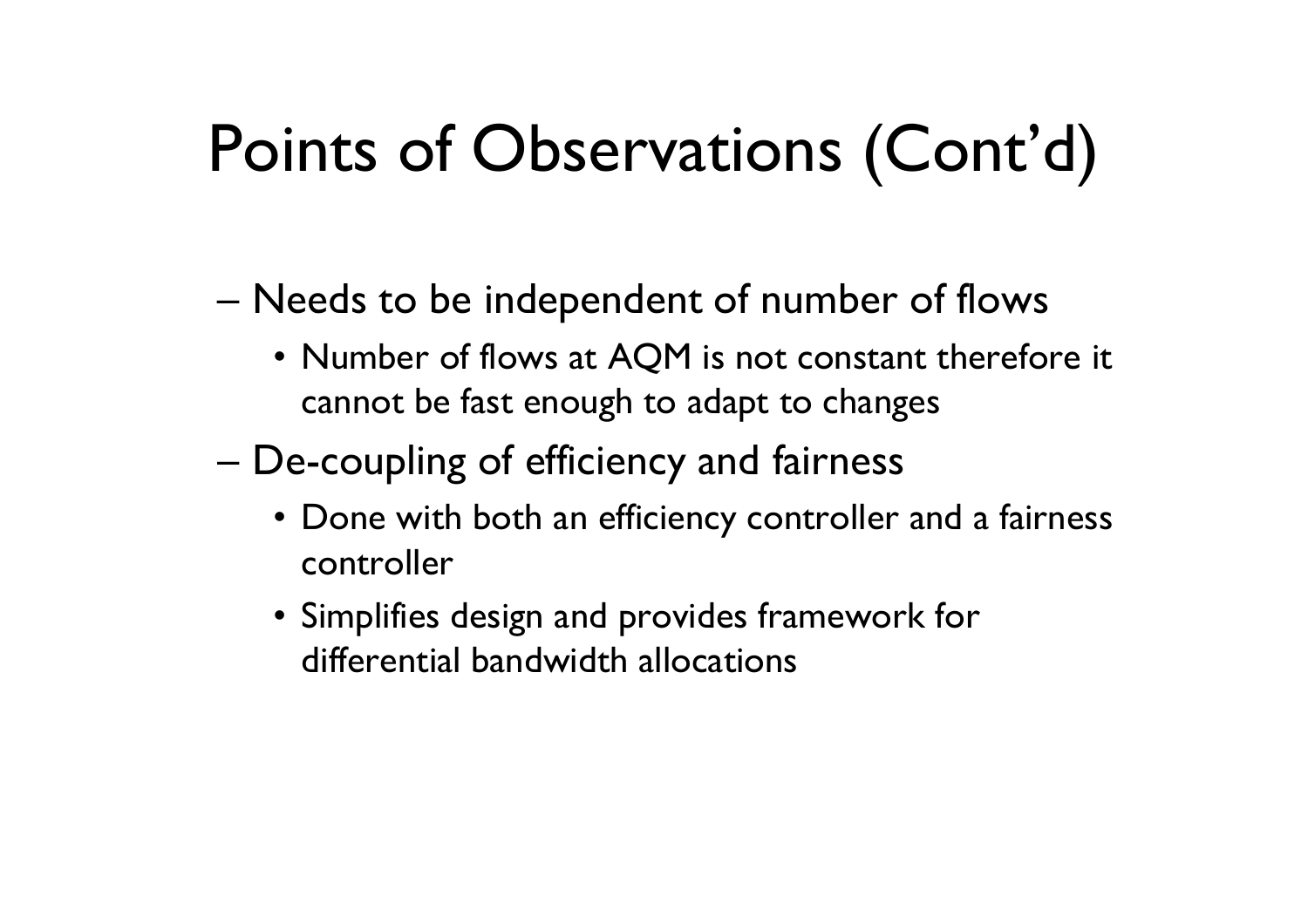#### XCP

#### e**X**plicit **<sup>C</sup>**ontrol **P**rotocol

- Like TCP, window-based congestion control<br>Protocol intended for hest effort protocol intended for best effort
- Based on active congestion control and<br>• feedback as we have previously discusse feedback as we have previously discussed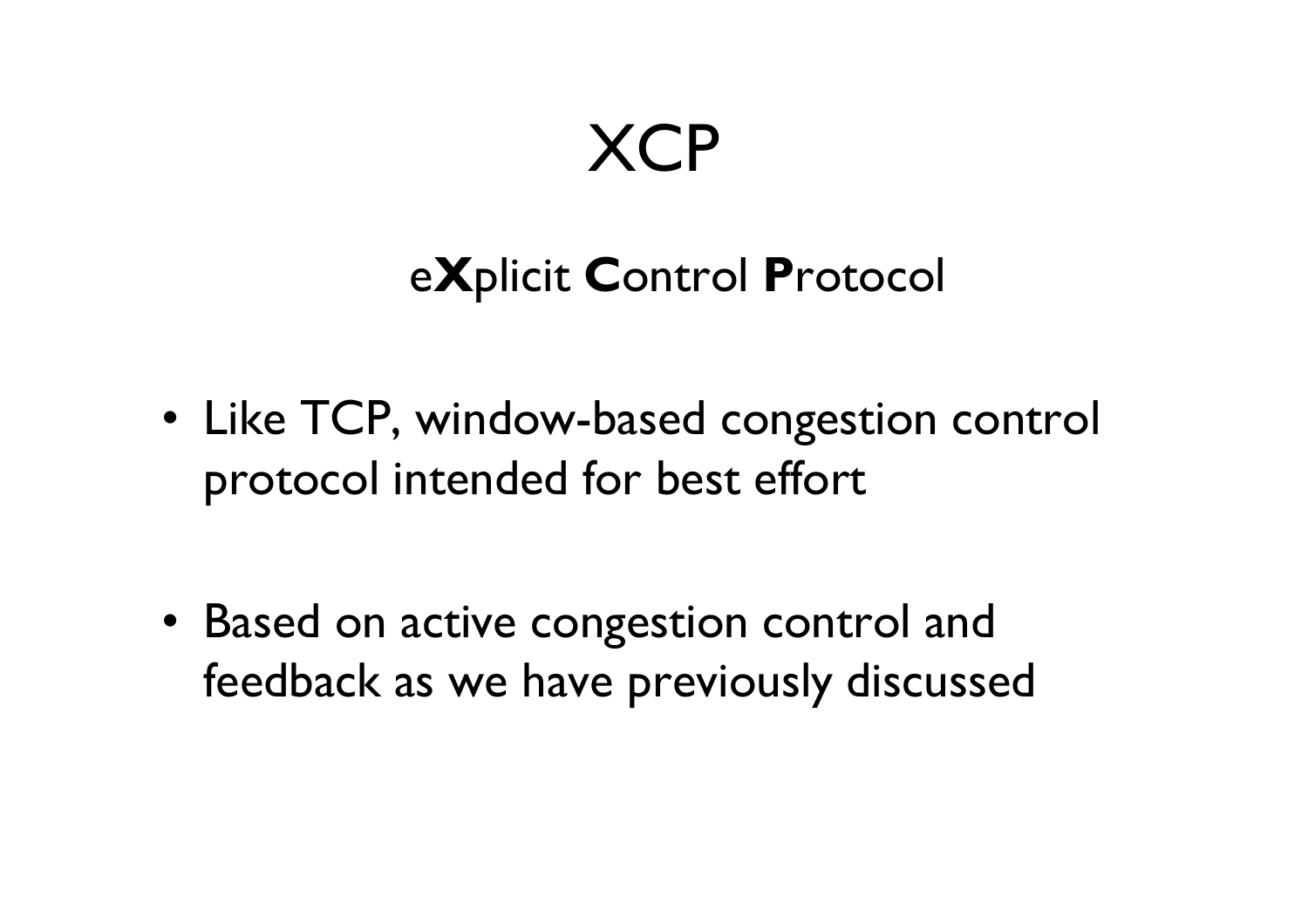### XCP Header

H\_ewnd (set to sender's current cwnd)

H\_rtt (set to sender's rtt estimate)

H\_feedback (initialized to demands)

- H\_cwnd sender's current cong. Window<br>· Ll\_ett\_sesseder's servesst BTT\_setiments
- H\_rtt sender's current RTT estimate<br>• H\_Centle et an altitude and alternative
- H\_feedback Modified by routers along path to<br>directly control the congestion windows **directly control the congestion windows**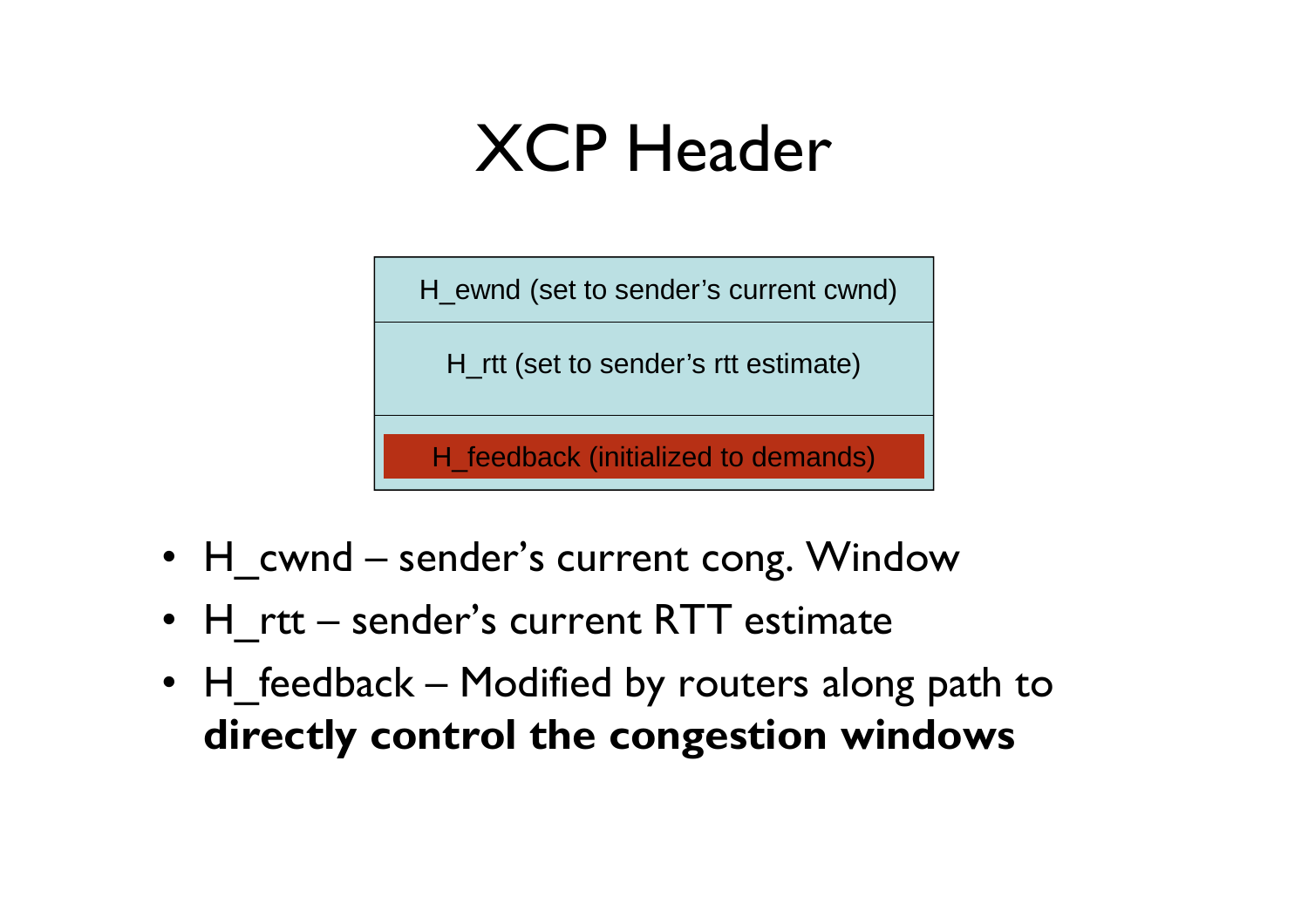## XCP Sender

Initialization steps:

- 1. In first packet of flow, H rtt is set to zero
- 2. H feedback is set to the desired window increase
	- –E.g. For desired rate r:<br>• H feedback = (  $r * r$ rt.
		- •H\_feedback = ( $r * rt - cwnd$ ) / # packets in window
- 3. When Acks arrive:
	- *cwnd = max(cwnd + H\_feedback, s)*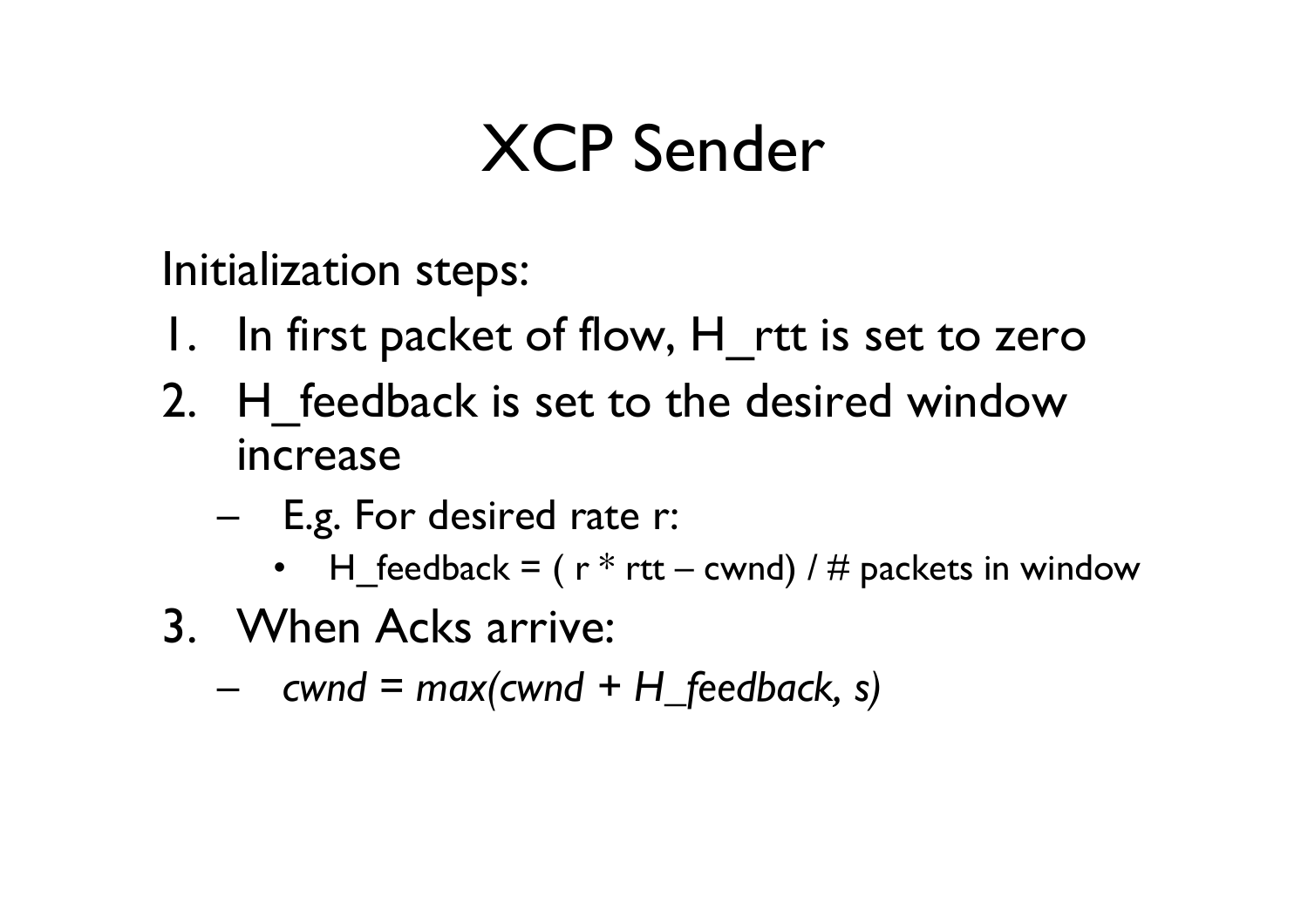#### XCP Receiver

- Same as TCP
- • *Except* when ack'ing a packet, copies the congestion header into the ACK.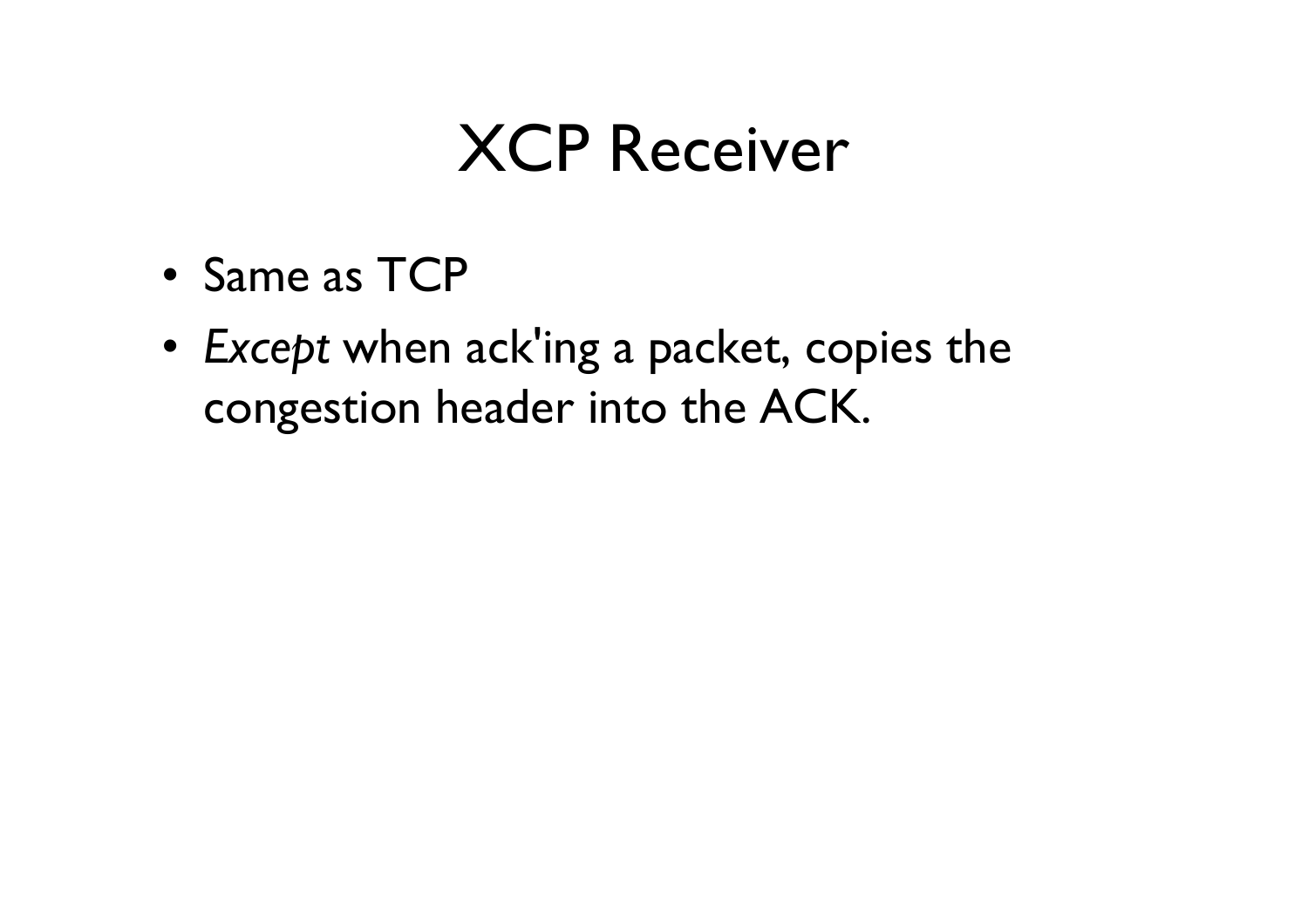#### XCP Router



- Key is the use of both an *efficiency controller* (EC) and a *fairness controller (IC)*
- $\bullet$ Both compute estimates of the RTT of the flows on each link
- $\bullet$  Controller makes a single control decision every control interval
- Current RTT average = *<sup>d</sup>*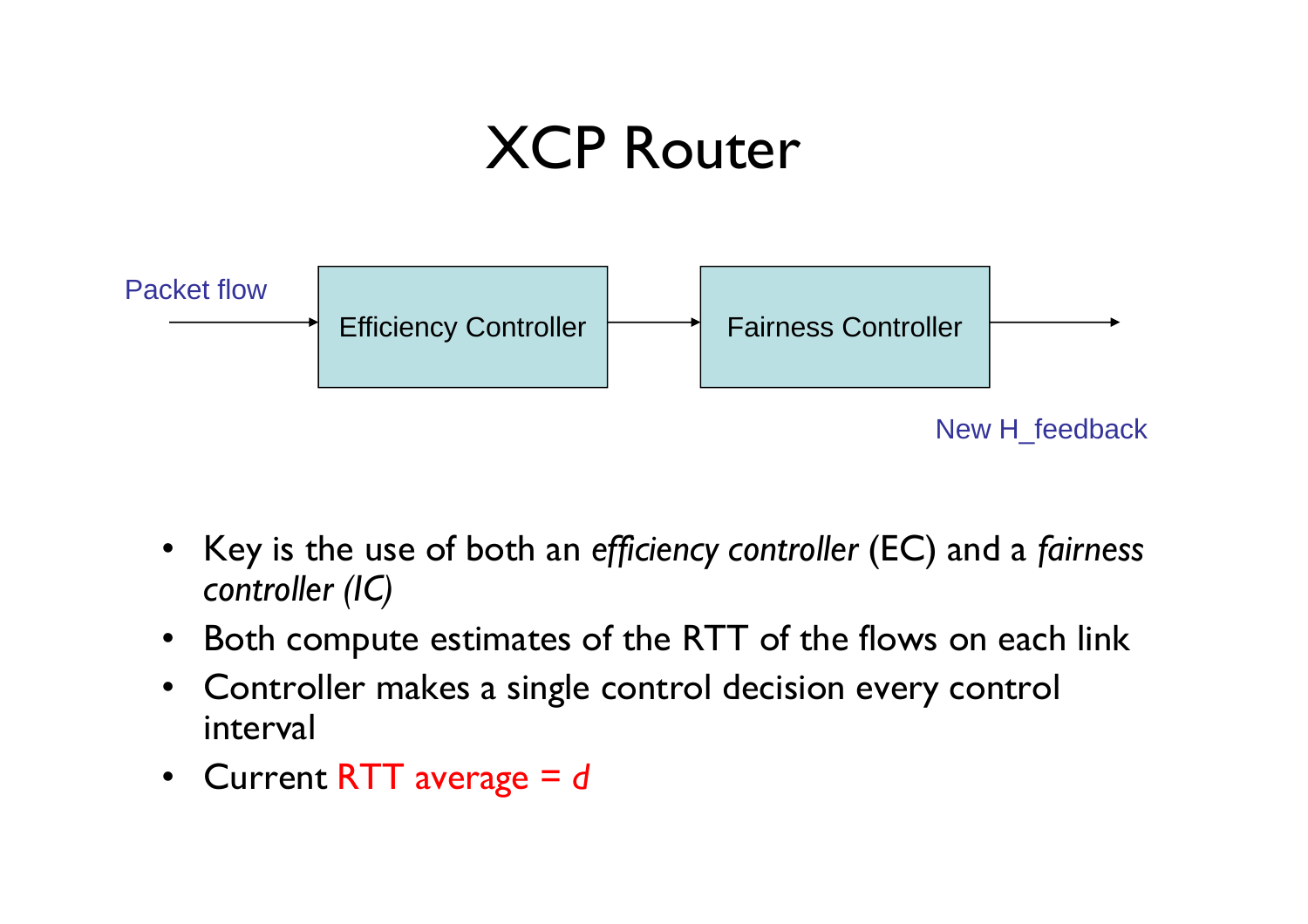# The Efficiency Controller



- Purpose to maximize link util. while minimizing drop rate and persistent queues
- Important Does not care about fairness<br>• Chis then used as foodback to add or subt
- $\Phi$  is then used as feedback to add or subtract bytes that the aggrosite traffic transmits aggregate traffic transmits.
- $Q =$  minimum queue seen by the arriving packet during last<br>• propagation delay (avg.  $RTT -$  local queuing delay) propagation delay (avg. RTT – local queuing delay)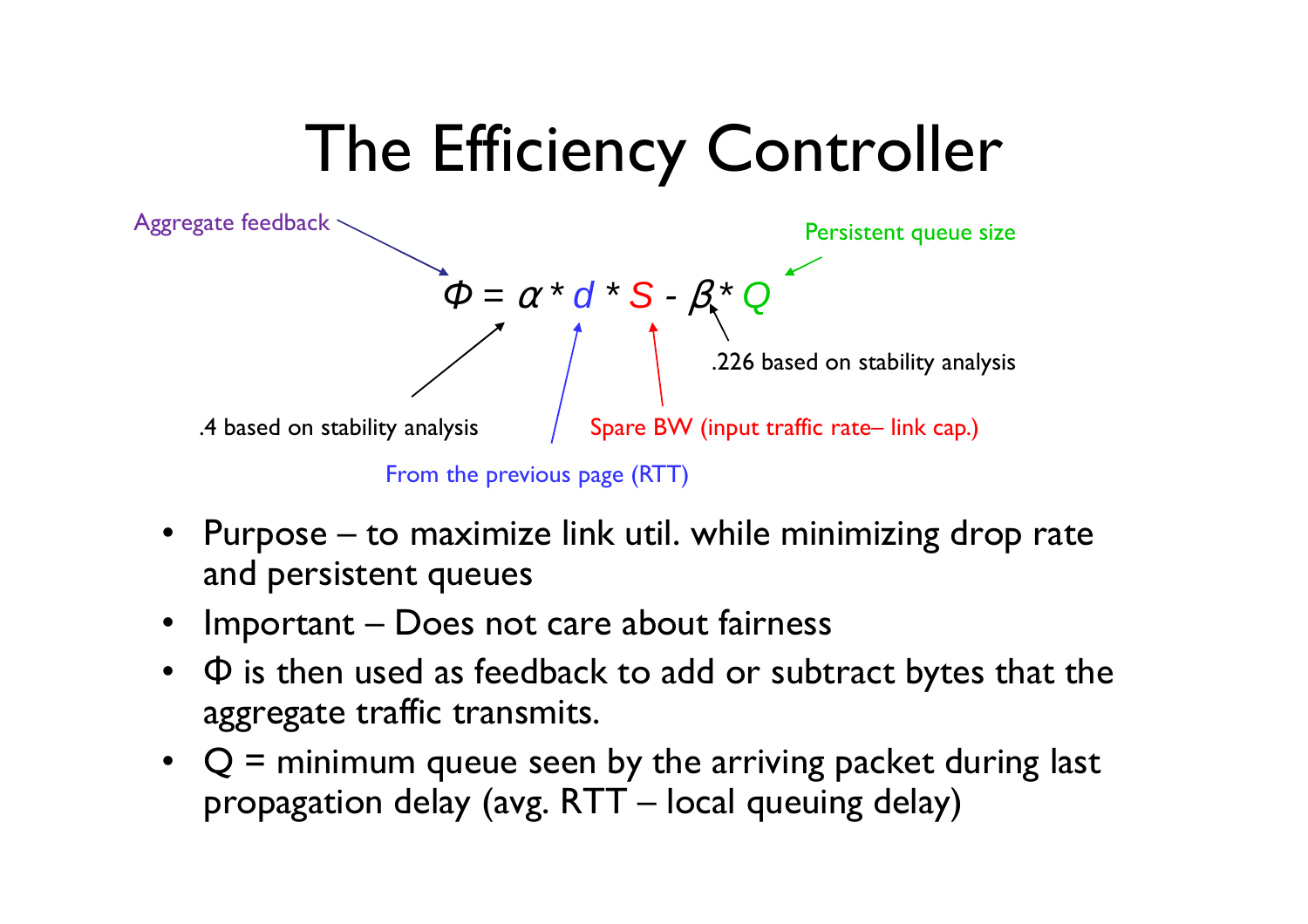## The Fairness Controller

- Uses AIMD just like TCP to promote fairness
- When  $\Phi > 0$ , allocate so the increase in throughput<br>
of all flows is the same of all flows is the same
	- $-\Delta throwghput_i \propto constant$
- When Φ < 0, allocate so the decrease is *proportional* to its current throughput
	- $\Delta$ throughput<sub>i</sub>  $\propto$  throughput<sub>i</sub>
- When  $\Phi = 0$ , use *bandwidth shuffling*, where every<br>average RTT at least  $10\%$  of the traffic is average RTT, at least 10% of the traffic is redistributed according to AIMD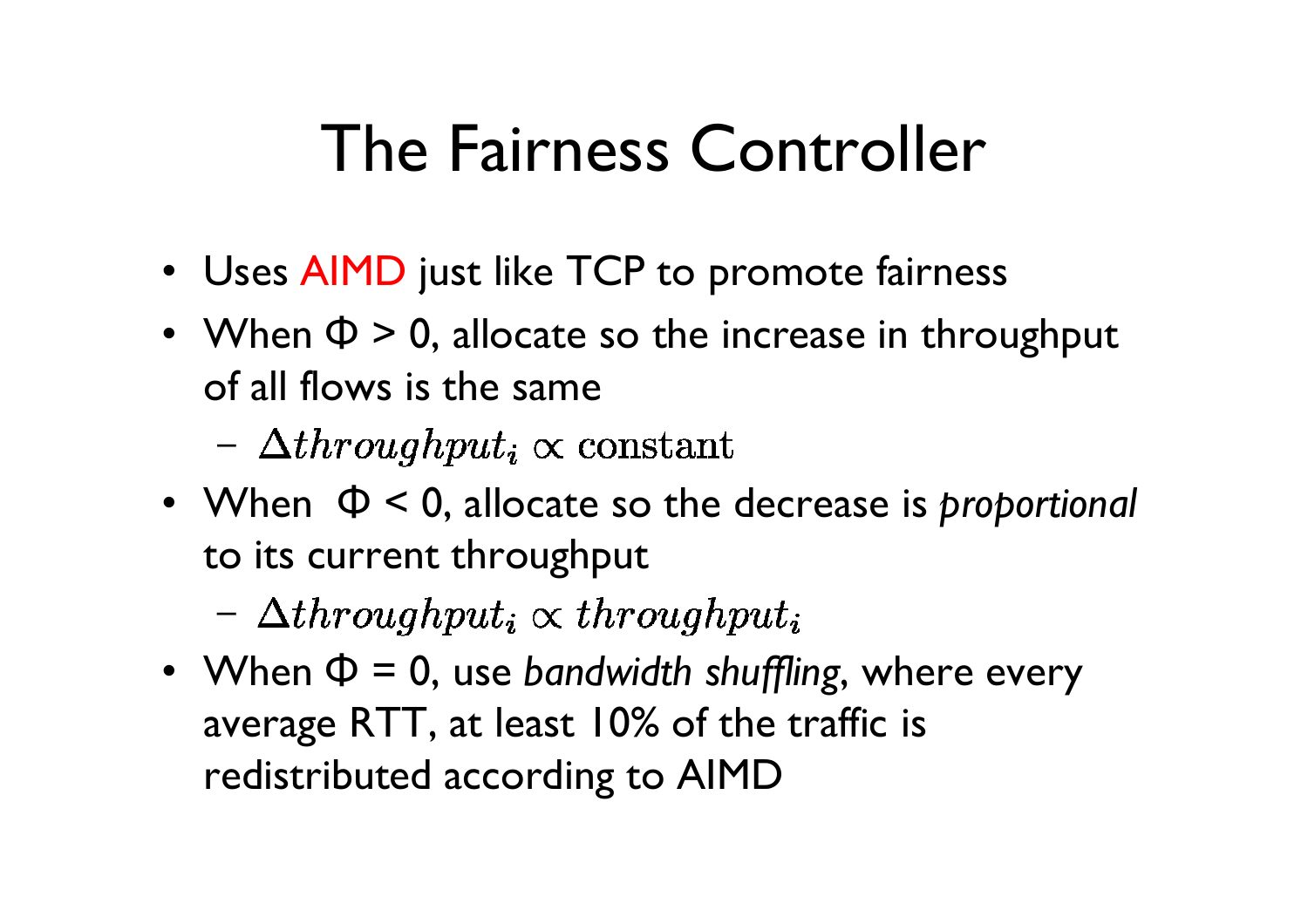#### Does It Work?

• Ns-2 simulations of XCP

vs.

- TCP Reno +
	- –**Random Early Discard (RED)**
	- –**Random Early Marking (REM)**
	- –**Adaptive Virtual Queue (AVQ)**
	- **Core Stateless Fair Queuing (CSFQ)**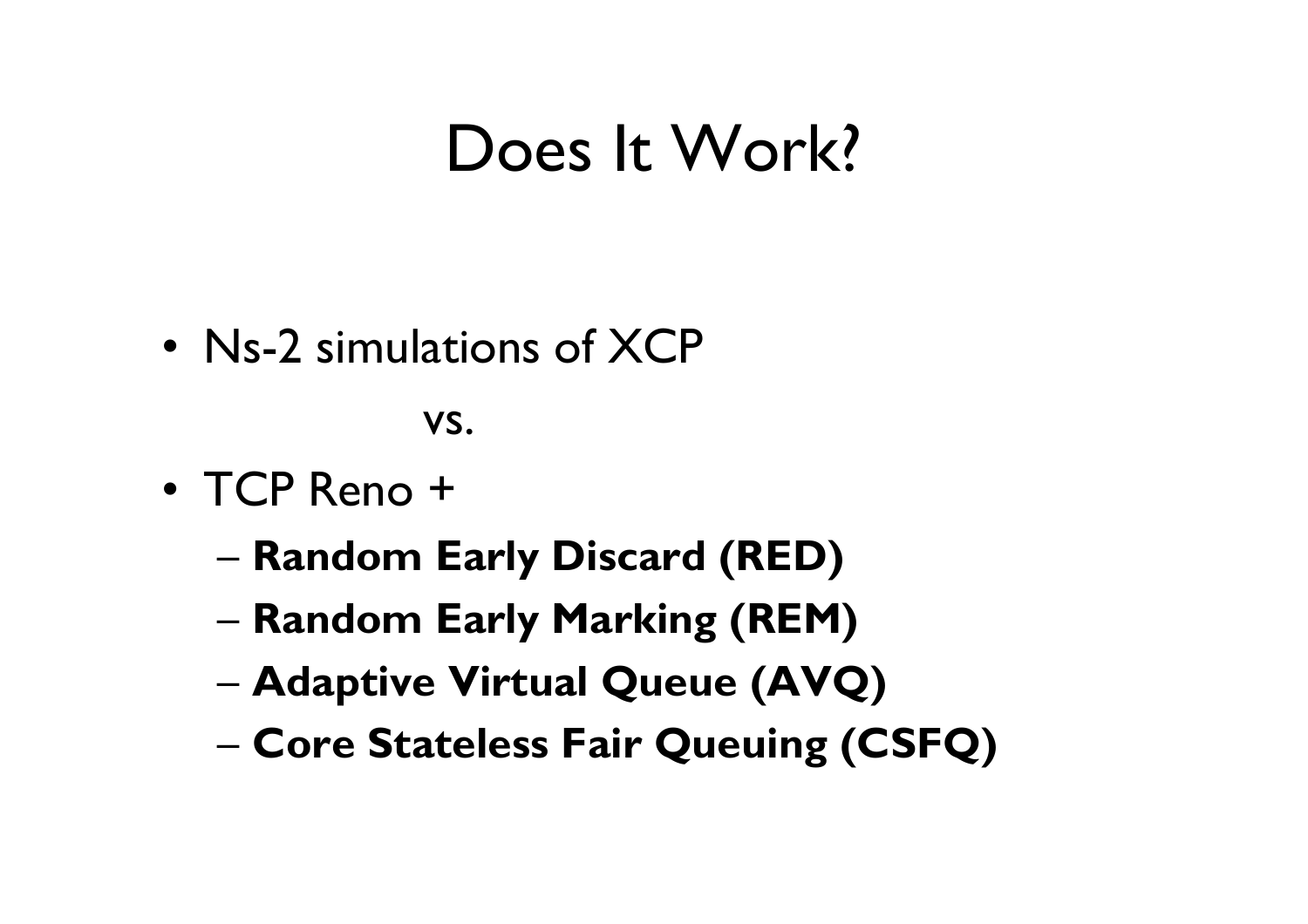#### Simulation Network

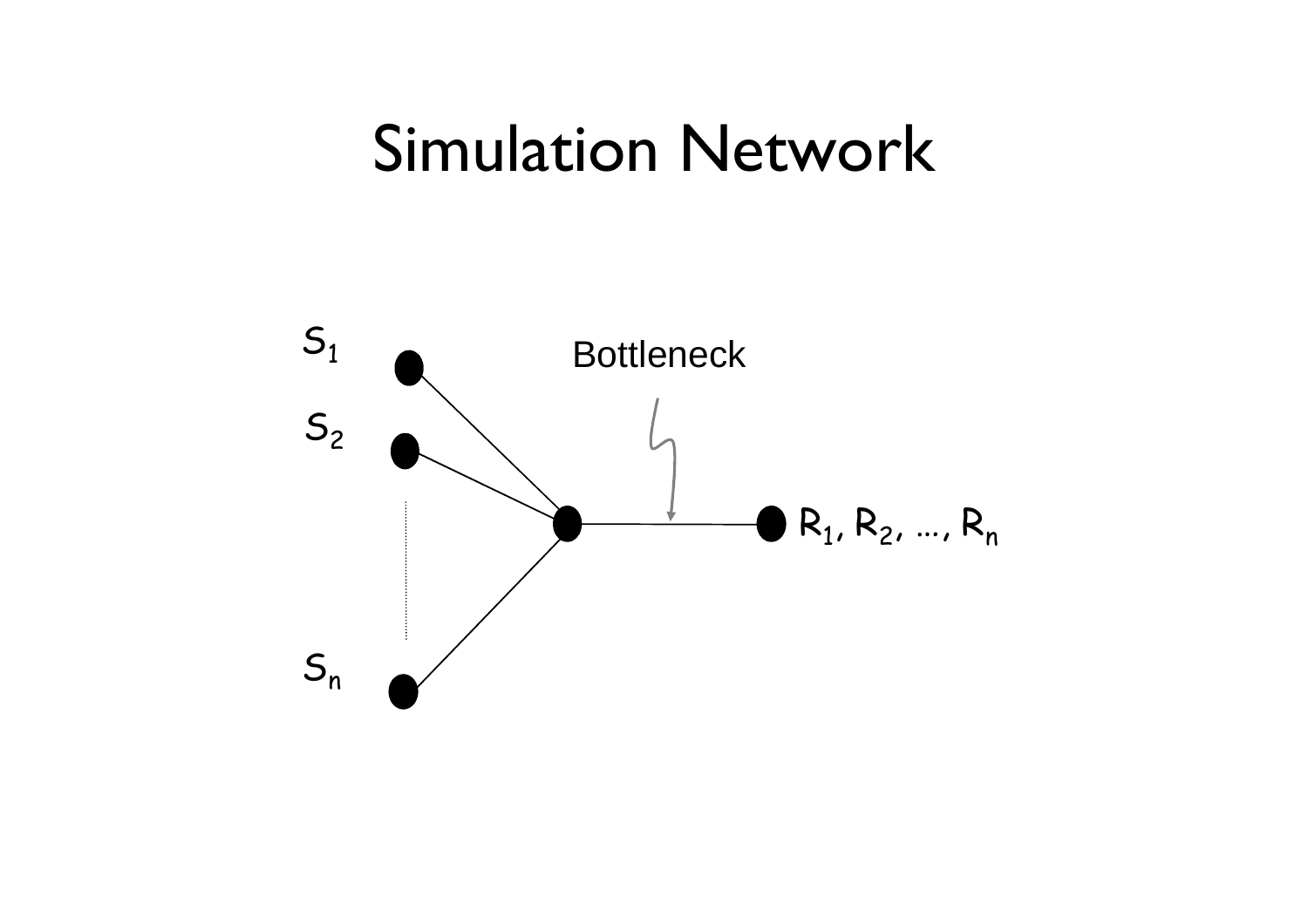#### Utilization Vs. Bandwidth

- 50 long-lived TCP flows
- 80ms Prop. Delay
- •50 flows in reverse direction to create 2-way traffic
- *XCP is near optimal!*

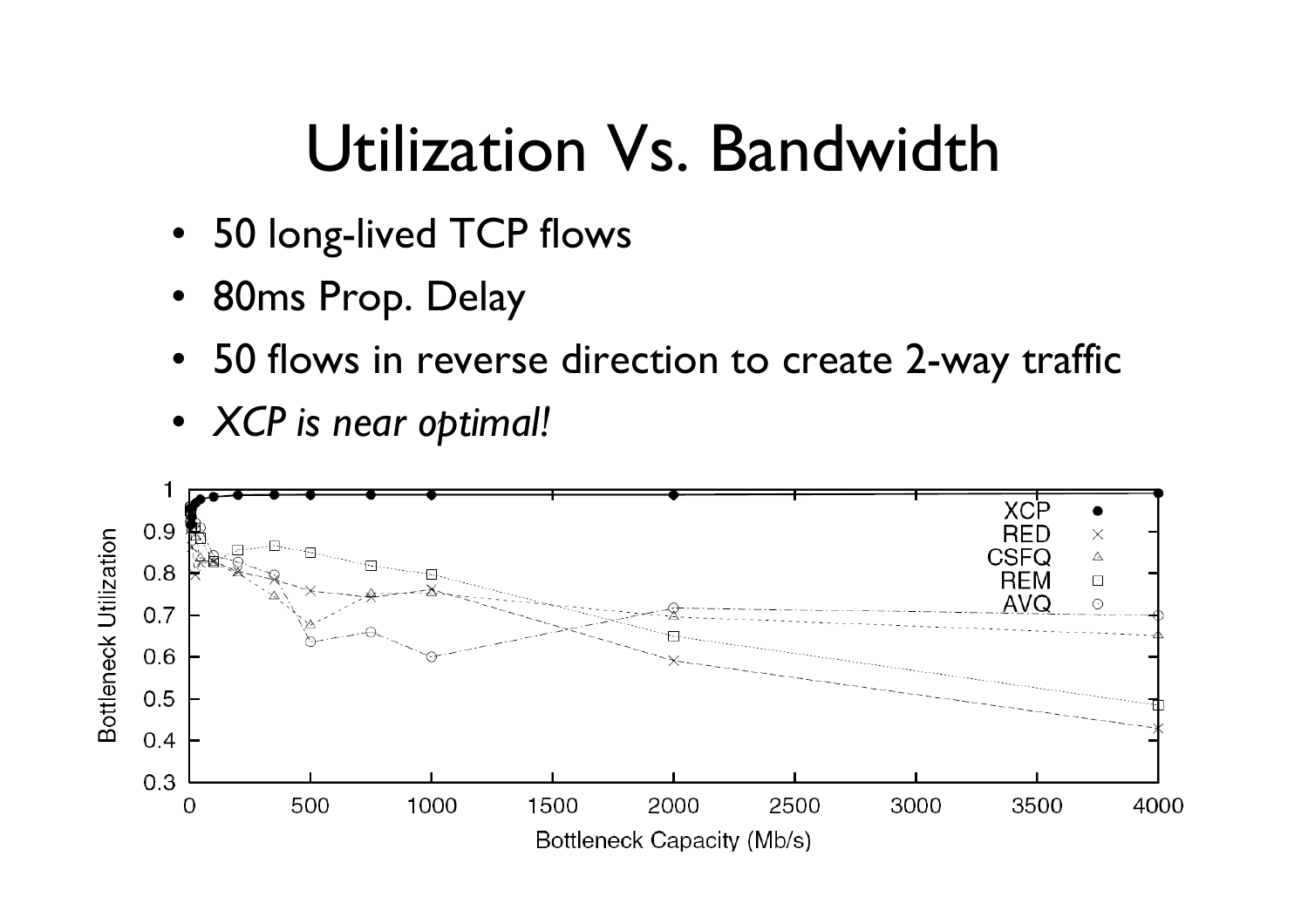#### Utilization Vs. Bandwidth

• *XCP have no bottleneck drops!*

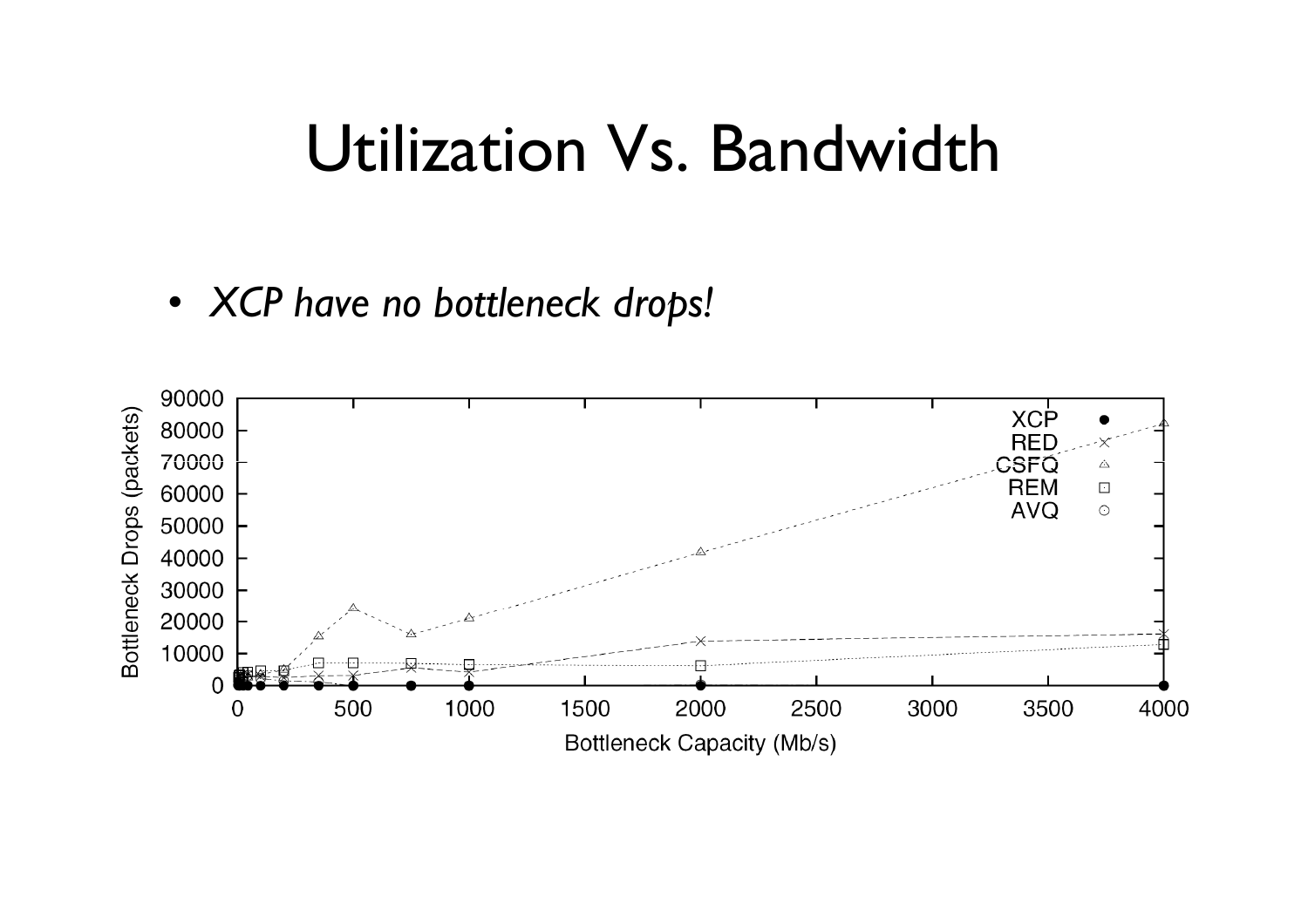## Utilization Vs. Delay

- 50 long-lived TCP flows<br>• IEO Mb*le Capagity*
- 150 Mb/s Capacity<br>• 50 flows in reverse
- 50 flows in reverse direction to create 2-way traffic<br>• YCP wins assin by adjusting it's assuessiveness to
- XCP wins again by adjusting it's aggressiveness to round trip delay

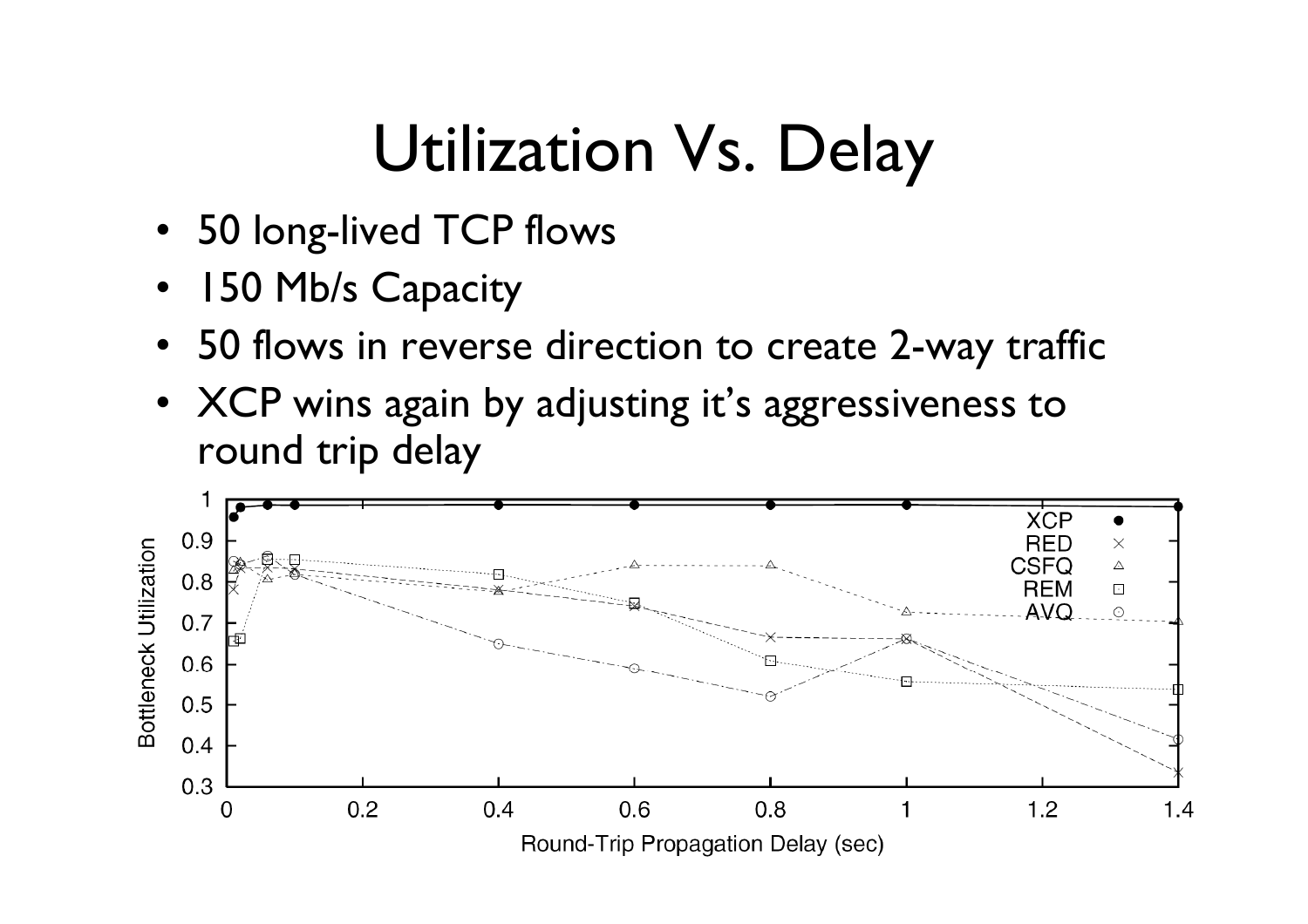#### XCP Fairness

- 30 long-lived FTP flows
- Single 30 Mb/s bottleneck
- Flows are increasing in RTT from 40-330 ms
- XCP is very fair!

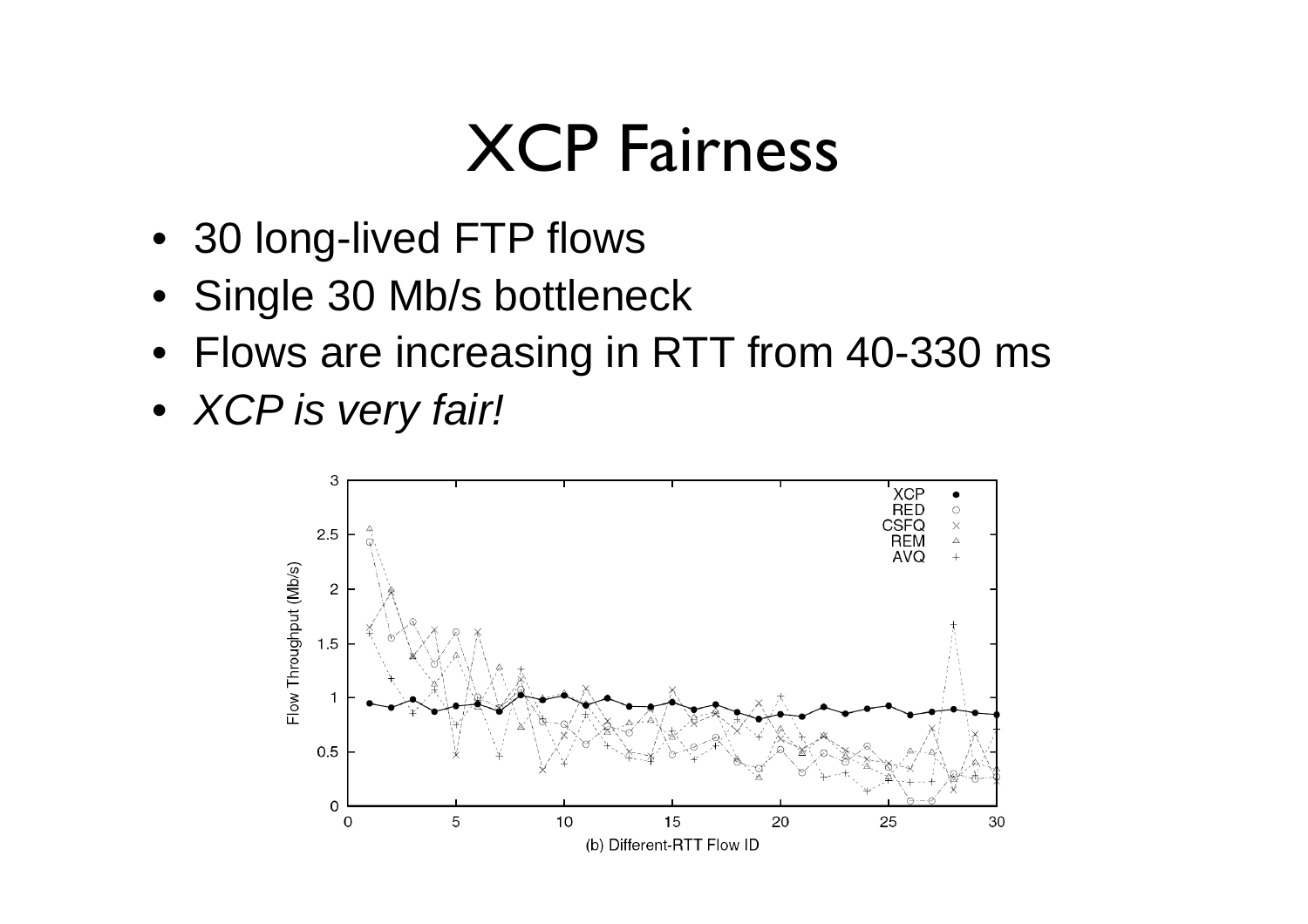#### Sudden Traffic Demands?

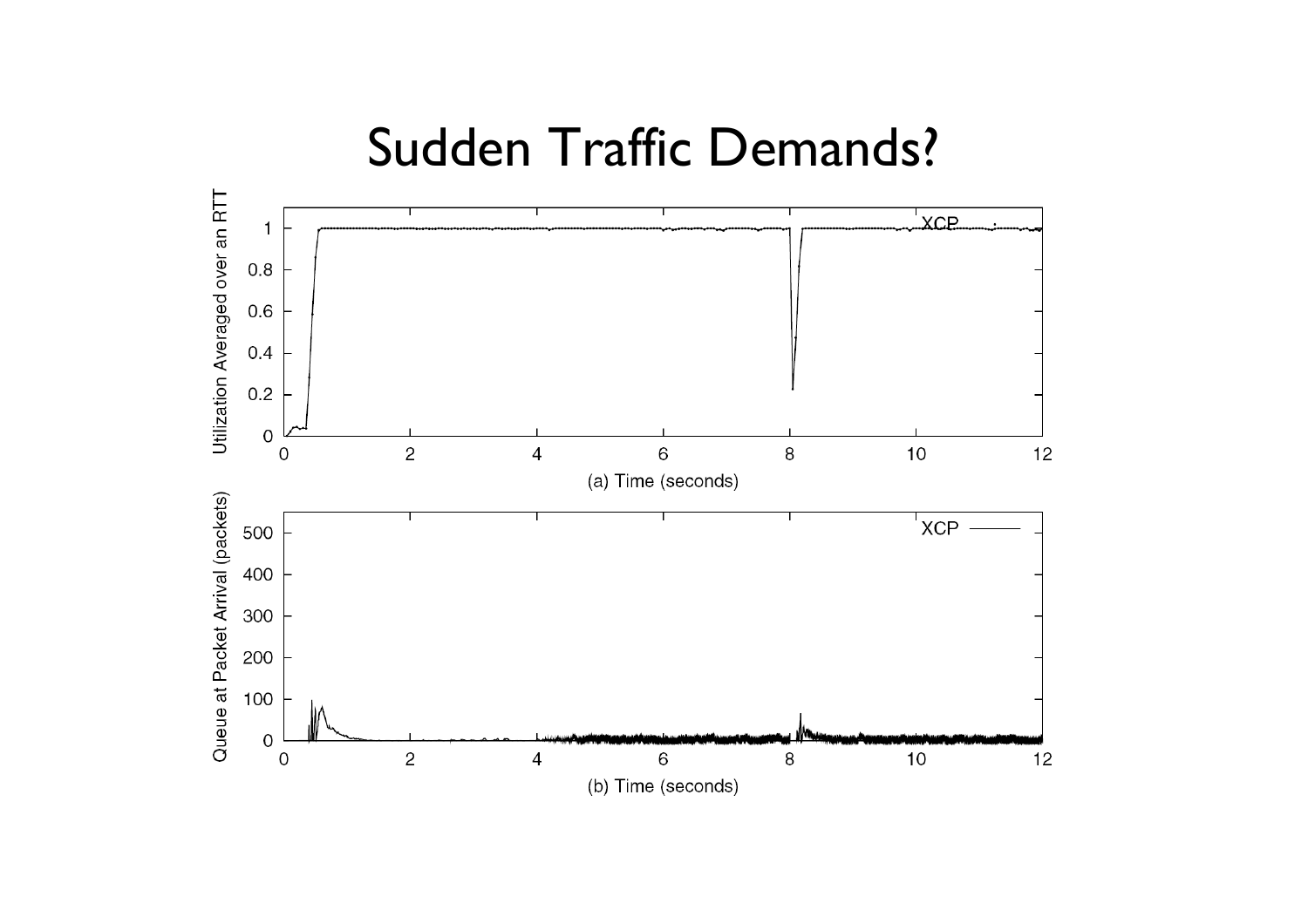

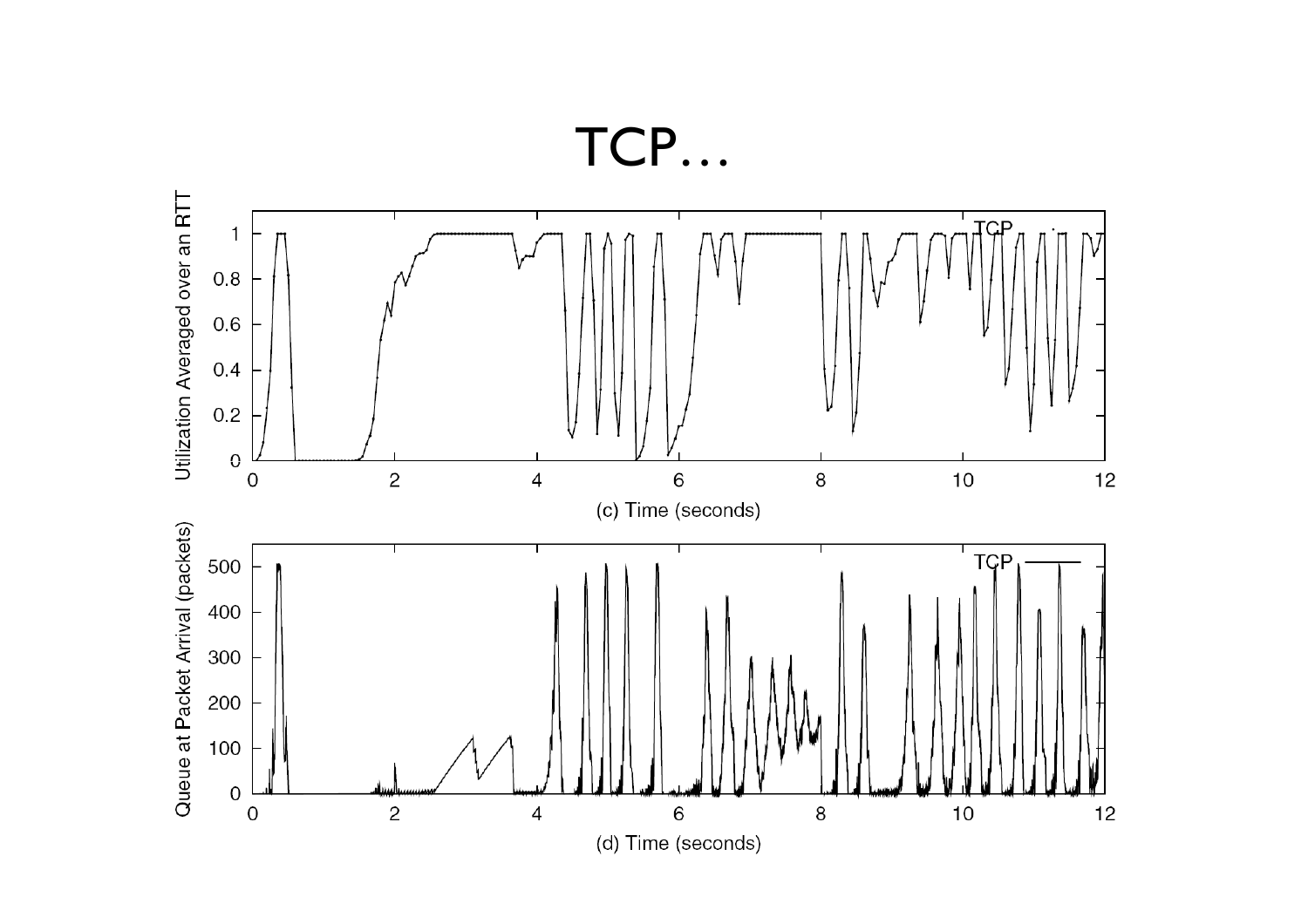# Security

- Like TCP, need an additional mechanism that nolices flows polices flows
- Unlike TCP, the agent can leverage the<br>explicit feedback to test a source explicit feedback to test a source
- Can test a flow by sending a test feedback<br>requiring it to decrease it's window requiring it to decrease it's window
- *If the flow does not react in a single RTT then it is unresponsive!*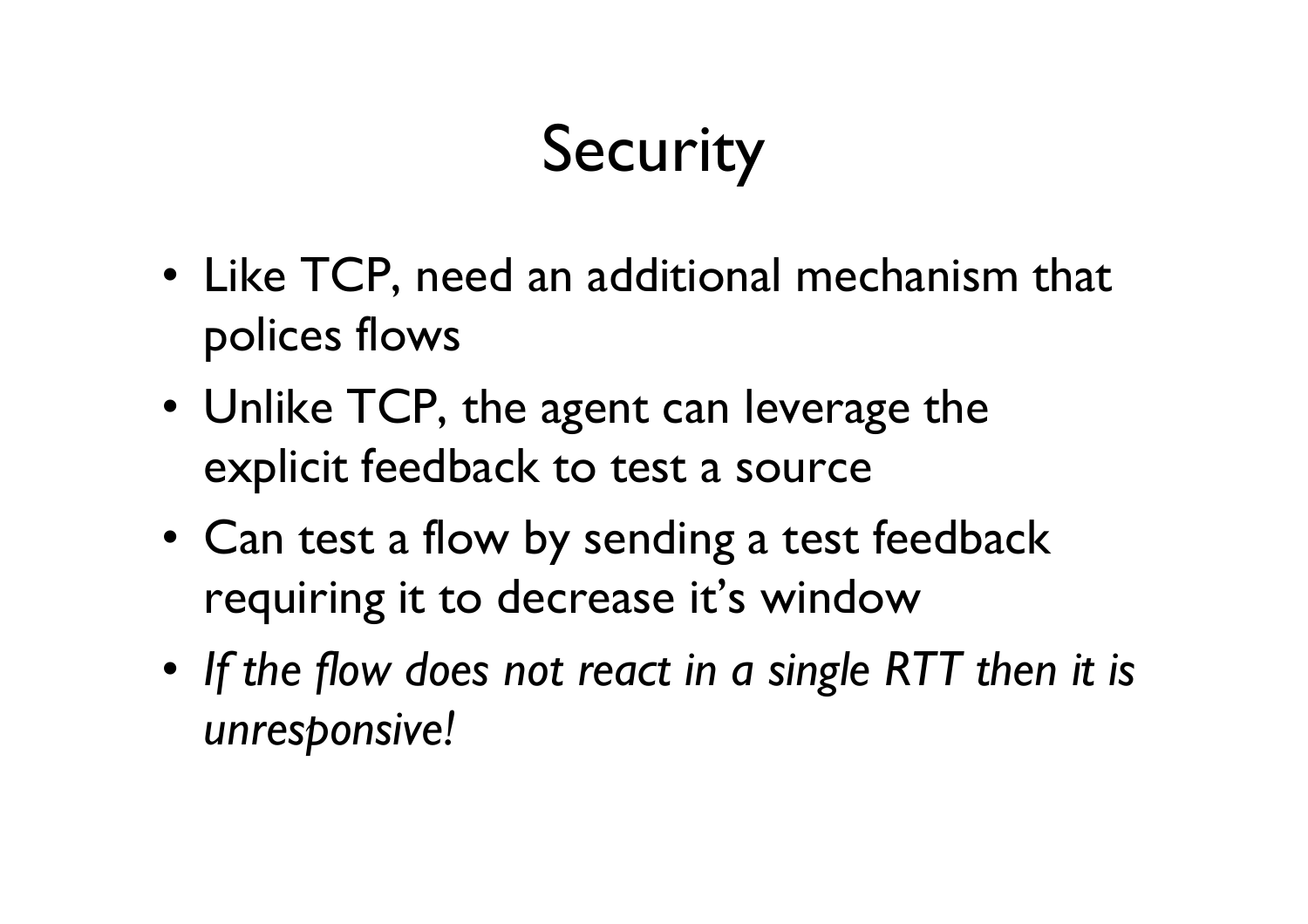## Deployment of XCP

- Can use XCP-based CSFQ by mapping TCP<br>
or LIDP into XCP flow across a network or UDP into XCP flow across a network cloud
- Or can make a TCP-friendly mechanism that will allow weighing of the protocols to compete for fairness